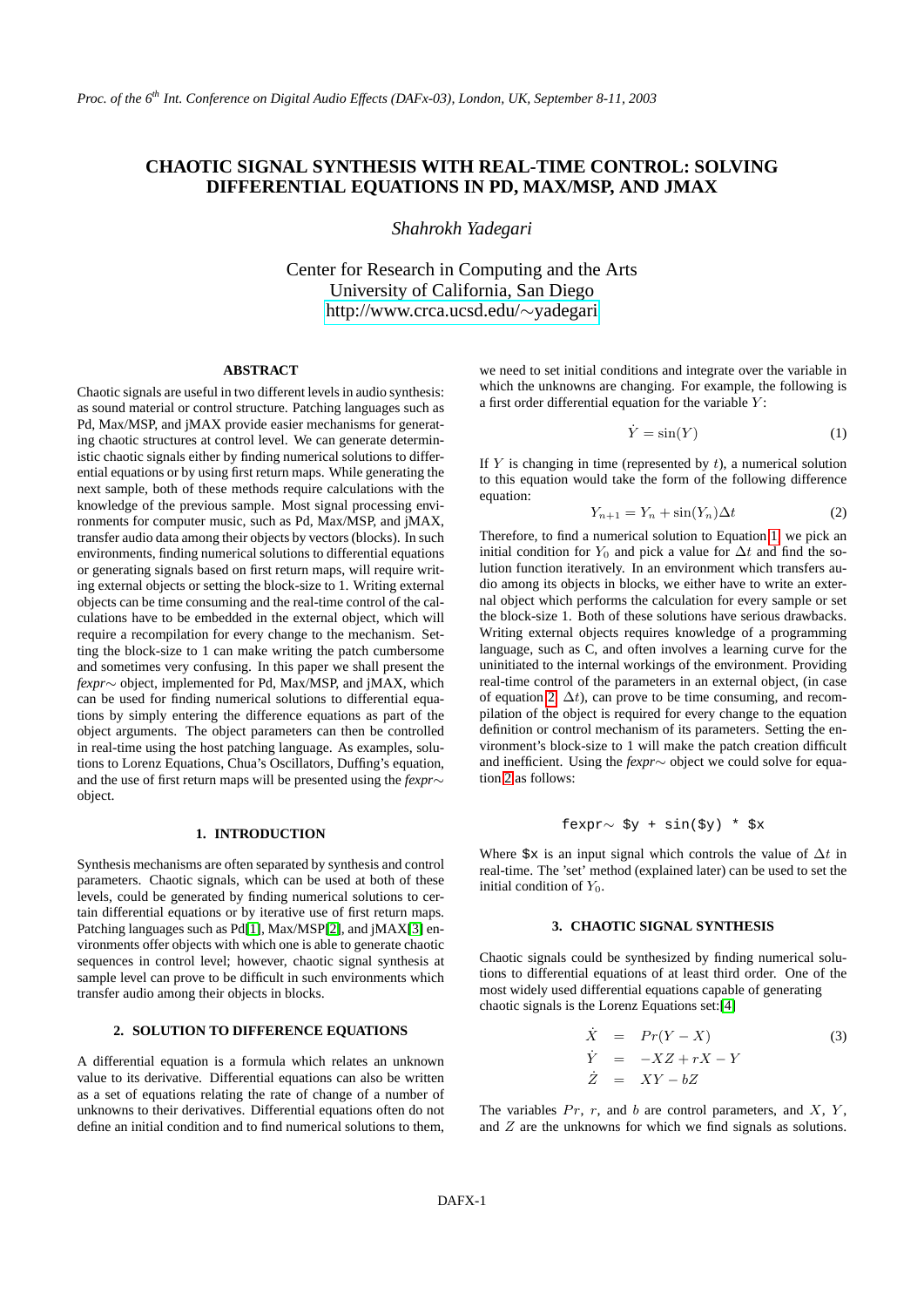Therefore, The difference equations for numerical solutions to the Lorenz equations would take the following form:

<span id="page-1-0"></span>
$$
X_{n+1} = X_n + (Pr(Y_n - X_n))\Delta t
$$
  
\n
$$
Y_{n+1} = Y_n + (-X_n Z_n + rX_n - Y_n)\Delta t
$$
  
\n
$$
Z_{n+1} = Z_n + (X_n Y_n - bZ_n)\Delta t
$$
  
\n(4)

A solution for each of the unknowns in the above equation requires knowledge of the previous values of the other variables at every sample. *Fexpr*∼ also allows for definition of multiple equations in the same instance of the object to accommodate this requirement. The next section discusses the implementation and the syntax used in *fexpr*∼, followed by the examples.

# **4. EXPR AND FEXPR˜**

The *expr* object developed in the original Macintosh version of MAX ("The Patcher") is used for expression evaluation of control streams. The expression syntax for *expr* is very similar to expression syntax of the C programming language.[\[5,](#page-3-4) p53] (None of the store, typecasting, nor any of the following operators "-> . --++ ?:" are supported at this time.) The rules for precedence of operators are also the same as those defined in the C language.

*Fexpr*∼ is an extension of *expr*. It is best to think of *fexpr*∼ as an *expr* which is evaluated for every sample. *Fexpr*∼ provides a syntax for accessing previous samples of the input streams as well as previous samples of the output streams in the expressions to be evaluated. One block of every input and output streams are buffered. All the *expr* family objects allow for definition of multiple expressions, separated by semicolon, which results in multiple outputs of the same type. This is specially needed when using *fexpr*∼ for finding numerical solutions to differential equations representing second (or higher) order dynamical systems with 2 (or more) variables.

#### **4.1. Equation Definition Syntax**

In addition to access to global variables in the host environment, special variables are used for accessing input and output streams. Inlet values are denoted by the following syntax: \$T# where, T specifies the type of inlet and #, the inlet number. Integer, float, and symbol inlets are available to all *expr* objects. For example, \$i1, specifies the value of the first inlet as integer, \$f3, the value of the third inlet as float, and  $$s2[5]$ , the value of the fifth element of an array specified by the value of the second inlet. Signal inputs and outputs in *fexpr*∼ are specified by the \$x#[n] and \$y#[m] syntax respectively, where # specifies the signal inlet or outlet number, and n and m are the indexes for accessing the previous values of the signals. *Fexpr*∼ buffers one block of each of its inputs and outputs; therefore:

for 
$$
\xi x \neq [n]
$$
,  $0 \le n \le -$  blocksize  
for  $\xi y \neq [m]$ ,  $0 \le m \le -$  blocksize

A number of shorthand notations are available to make the equation definitions easier to code and read as follows:

$$
$x[n] \rightarrow $x1[n] \qquad $y[n] \rightarrow $y1[n] \tag{5}
$$

$$
\$x\# \to \$x\#[0] \qquad \$y\# \to \$y\#[-1] \tag{6}
$$

$$
\$x \to \$x1[0] \qquad \$y \to \$y1[-1] \qquad (7)
$$

# **5. EXAMPLES**

In this section we shall present a number of examples to show how *fexpr*∼ can be used for chaotic signal synthesis. Along with the examples we shall also include a number of simple real-time control methods for their use in musical contexts.

#### **5.1. Lorenz Equations**

The following patch implements difference equations [\(4\)](#page-1-0). The control parameters  $pr$ ,  $r$ ,  $b$ , and  $dt$  are defined as variables in the environment with the *value* object.

The 'set' method sets the previous values of the 3 output streams and figure (1) is a graph of the proceeding 2048 output values generated by above patch in Pd.



Figure 1: The first 2048 output values of the X signal for Lorenz equations [\(3\)](#page-0-2) generated with *fexpr*∼ object in Pd with pr = 10,  $b = 2.66667, r = 18, dt = 0.01$ , and initial values for  $X[-1] =$ 0,  $Y[-1] = 2.3$ , and  $Z[-1] = -4.4$ .

#### **5.2. Chua's Equations**

The Chua's Oscillator equations set is one of the popular tools for studying chaotic signals and due to its varied behavior from quasiperiodic to noisy oscillations, we have found it a good musical tool as well. A general dimensionless state equation for a Chua's Oscillator could be written as follows:[\[6,](#page-3-5) p xvi]

$$
\dot{X} = k\alpha (Y - X - f(X)) \tag{8}
$$

<span id="page-1-1"></span>
$$
\dot{Y} = k(X - Y + Z) \tag{9}
$$

$$
\dot{Z} = k(-\beta Y - \gamma Z) \tag{10}
$$

$$
f(X) = bX + \frac{1}{2}(a - b)\{|X + 1| - |X - 1|\} \tag{11}
$$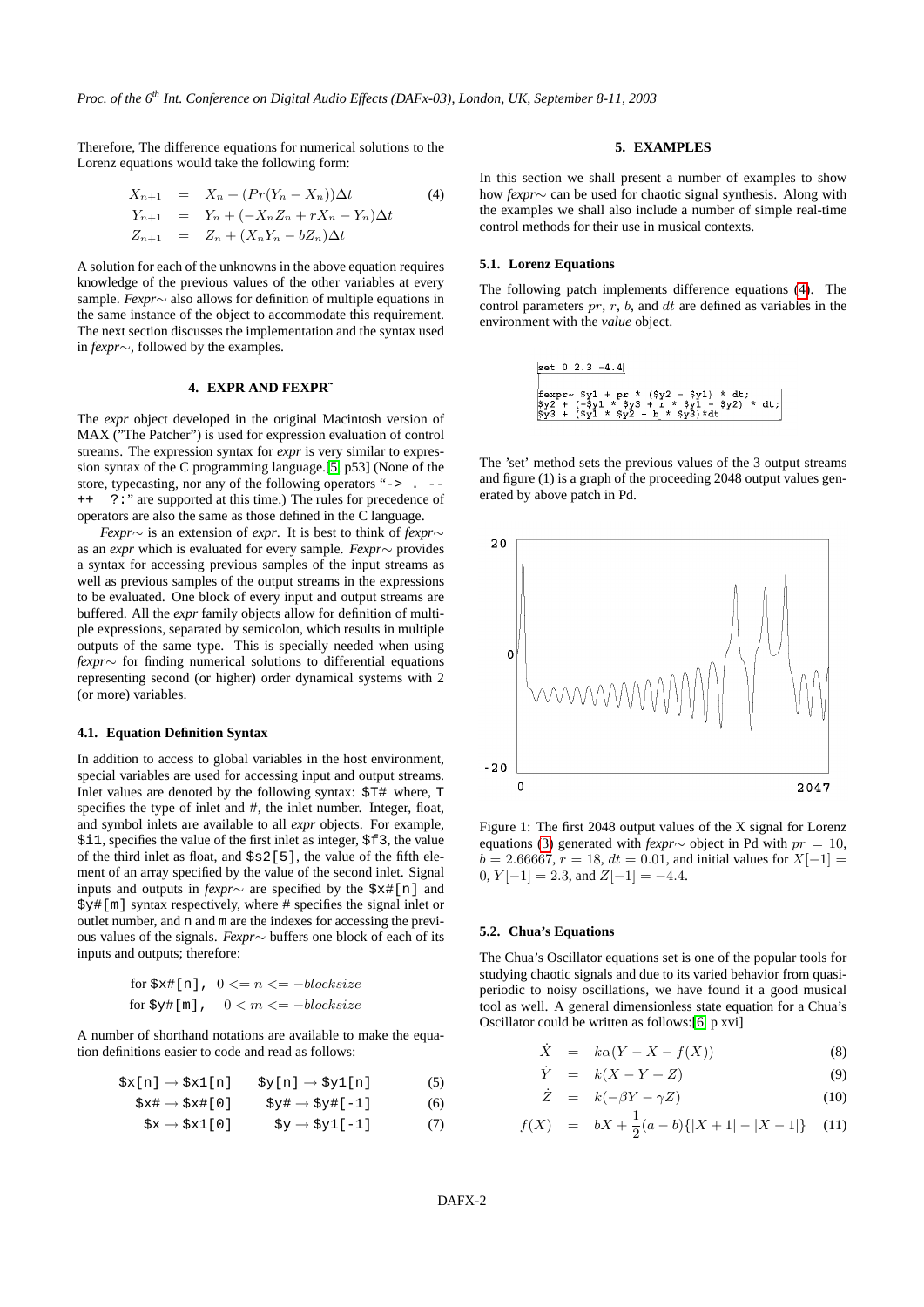The function  $f(x)$  implements the odd symmetric characteristic of one of the nonlinear components in the Chua's circuit (namely the nonlinear resistor called Chua's diode). Equation [\(11\)](#page-1-1) could also be written as follows:

<span id="page-2-0"></span>
$$
f(X) = \begin{cases} bX + (a - b), & X \geq 1 \\ aX, & |X| < = 1 \\ bX - (a - b), & X < = -1 \end{cases} \tag{12}
$$

The function  $f(X)$  represented in [\(11\)](#page-1-1) can be implemented in *fexpr*∼ using the *abs*() function; however, to demonstrate the use of the  $if()$  function as a general way of handling singularities we have implemented the Chua's oscillator with  $f(X)$  characterized in [\(12\)](#page-2-0) as follows:

$$
\begin{array}{lcl}\n\texttt{fexpr~}\n\texttt{Syn} > 1 + k < (\text{alpha} \times (Sy2 - Sy1 - Sy4)) < dt; \\
\texttt{Sy2 + k} < (Sy1 - Sy2 + Sy3) < dt; \\
\texttt{Sy3 + k} < (-beta \times Sy2 - gamma \times Sy3) < dt; \\
\texttt{if} (Sy1 >=1, b * \$y1 + (a - b)) < \text{if} (sy1 >=-1, a * \$y1, b * \$y1 - (a - b)))\n\end{array}
$$

The outputs of Chua's oscillator are musically useful in two different levels. Solutions obtained by fast integration of the equations (larger values for  $dt$ ) are quasi-periodic or colored noise. Figure [5.2](#page-2-0) shows the first 2048 outputs of the X signal with following variables:  $alpha = 15.6$ ,  $beta = 28.58$ ,  $gamma = 0$ ,  $a =$  $-1.14286, b = -0.714286, k = 1, dt = 0.01$ , and initial points  $X_{-1} = 1.16346, Y_{-1} = -0.0972335,$  and  $Z_{-1} = -0.905656$ (see [\[6\]](#page-3-5) for the source of these initial values).



Figure 2: The first 2048 output values of the X signal for Chua's Equations [\(11\)](#page-1-1) generated with *fexpr*∼ object in Pd with alpha = 15.6, beta = 28.58, gamma = 0, a =  $-1.14286$ , b =  $-0.714286, k = 1, dt = 0.01$ , and initial points  $X_{-1} = 1.16346$ ,  $Y_{-1} = -0.0972335$ , and  $Z_{-1} = -0.905656$ .

It is also possible to use the numerical solutions of Chua's equations as control parameters. For example, when scaled correctly, one can use the solutions as frequency values for oscillators. By using smaller values of  $dt$  (such as 0.00001) the numerical solutions most often oscillate at a much slower rate and when assigned as frequencies to oscillators the result exhibits certain breathing like quality which mimics musical phrasing. In the above example when the solution of the  $X$  signal is multiplied by

100 and used as an oscillator frequency with  $dt = 0.01$ , the resulting output of the oscillator is colored noise; when  $dt = 0.0001$  the result is a quick rhythmical figure while the melodic and rhythmical characteristics are very slowly changing, and when  $dt =$ 0.00001 the frequency of the oscillator is sweeped slowly but with rather clear phrasing boundaries. When listened over a long period of time, the ever changing glissando phrases can be perceived to have a speaking quality. Thus, as a very simple real-time parameter one can use  $dt$  to continuously control the behavior of the synthesis over a spectrum of sounds from colored noise to long slow changing phrases.

# **5.3. Duffing's Equation**

Consider the following Duffing's equation:[\[7,](#page-3-6) p 130]

$$
\ddot{Y} + k\dot{Y} + \alpha Y + \beta Y^3 = \Gamma \cos(\omega t)
$$
 (13)

by setting:

$$
\dot{Y}_n = \frac{Y_n - Y_{n-1}}{\Delta t} \tag{14}
$$

$$
\ddot{Y}_n = \frac{\dot{Y}_n - \dot{Y}_{n-1}}{\Delta t} \tag{15}
$$

we can solve for  $Y_n$  as follows:

<span id="page-2-1"></span>
$$
Y_n = \frac{\Delta t^2 (\Gamma \cos(\omega t) - \beta * Y_{n-1}^3)}{(1 + k * \Delta t)} +
$$

$$
\frac{Y_{n-1}(\Delta t k - \alpha * \Delta t^2 + 2) - Y_{n-2}}{(1 + k * \Delta t)}
$$
(16)

The following patch implements the difference equation [\(16\)](#page-2-1):

Note the use of the set method "set y1 0.1 0.2" which sets  $Y_{-1}$ to 0.1, and  $Y_{-2}$  to 0.2. To get deterministic results, it is important to make sure that one sets the phase of the oscillator connected to the second inlet to zero when setting the initial conditions of the *fexpr*∼ instance. Figure [5.3](#page-2-1) is a graph of 8192 points generated with the above patch with  $dt = 0.01$ ,  $k = 0.3$ ,  $alpha = -1$ ,  $beta = 1$ , and  $gamma = 0.5$ . With the mentioned values, the output goes through an initial transient period which is not included the graph. The chaotic region of the above patch is approximately when  $0.5 < gamma < 0.6$ .

#### **5.4. First Return Maps**

In this section we shall demonstrate how *fexpr*∼ could be used to implement first return maps. One dimensional first return maps can be used for nonlinear signal generation. Let us consider a map represented by  $f(x)$  where every sample of the signal is calculated according to the following equation:

$$
x_{n+1} = f(x_n) \tag{17}
$$

When the map is a defined function, one can do the calculation while generating very sample; however, using a table lookup is often a far more efficient computational process. Even though very